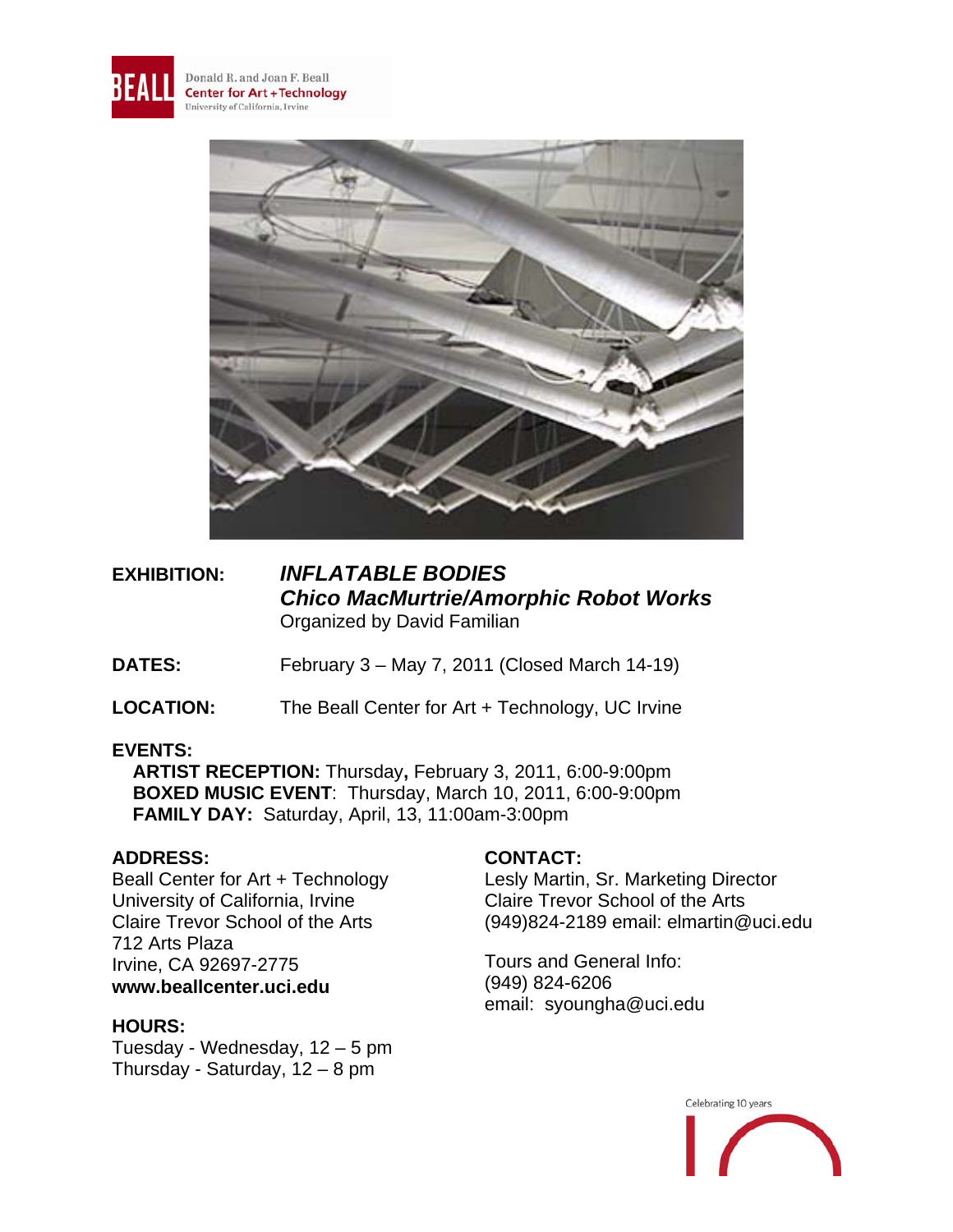

**THE BEALL CENTER FOR ART + TECHNOLOGY AT THE UNIVERSITY OF CALIFORNIA, IRVINE EXHIBITS INNOVATIVE NEW-MEDIA ARTWORKS THAT USE THE LATEST EXPERIMENTAL ARTISTIC AND SCIENTIFIC DIGITAL, AUDIO, AND VISUAL TECHNOLOGY.** 

*INFLATABLE BODIES* **BY ARTIST CHICO MACMURTRIE AND AMORPHIC ROBOT WORKS WILL BE ON VIEW AT THE BEALL CENTER FROM FEBRUARY 3 - MAY 7, 2011. MEET THE ARTIST AT THE PUBLIC OPENING RECEPTION ON THURSDAY, FEBRUARY 3, 6PM – 9PM.** 

### **ARTIST'S BIOGRAPHY**

Chico MacMurtrie was born in New Mexico in 1961. He received his B.F.A. from the University of Arizona and an M.F.A. in New Forms and Concepts from the University of California at Los Angeles. Since 1989, MacMurtrie has exhibited in more than 20 countries worldwide, receiving support from more than 15 national, local, and international granting agencies, and 30 corporate sponsors. His awards include five grants from the National Endowment for the Arts, and his work has been the subject of numerous international broadcasts and texts including the BBC's Pandemonium, the Discovery Channel's The Next Step, and Mark Dery's book *Escape Velocity: Cyberculture at the End of the Century.* 

Chico acts as the Artistic Director of Amorphic Robot Works (ARW), a collective he founded in 1991, consisting of artists and engineers who help in the realization of his work. Since that time, his investigations have resulted in the creation of more than 250 mechanical sculptures that assume anthropomorphic and abstract forms.

During the past twenty years MacMurtrie's kinetic, monumental sculptural installations have evolved from different representations of the human body and various forms of nature into his current, more abstract works such as *Inner Space*, which is having its United States premiere in this exhibition. In his sculpture, MacMurtrie utilizes various technologies to create the illusion of a live object or living being: using computational mechanisms to achieve a very subtle level of control and movement.

Since 1994 MacMurtrie has created large-scale robotic installations and performances. His 20-meter-long *Amorphic Landscape* (2000) is an organic environment engineered to provide both a physical and narrative structure for more than 100 individual robots. This environment, however, is more than a passive context for its robotic inhabitants, *The Landscape* is, itself, a robotic form capable of movement and transformation. One-hour theatrical performances of *The Landscape* depict the formation of the earth, the birth and rise of creatures and communication, the degradation of the environment, and the many intervening life cycles in which everything takes part.

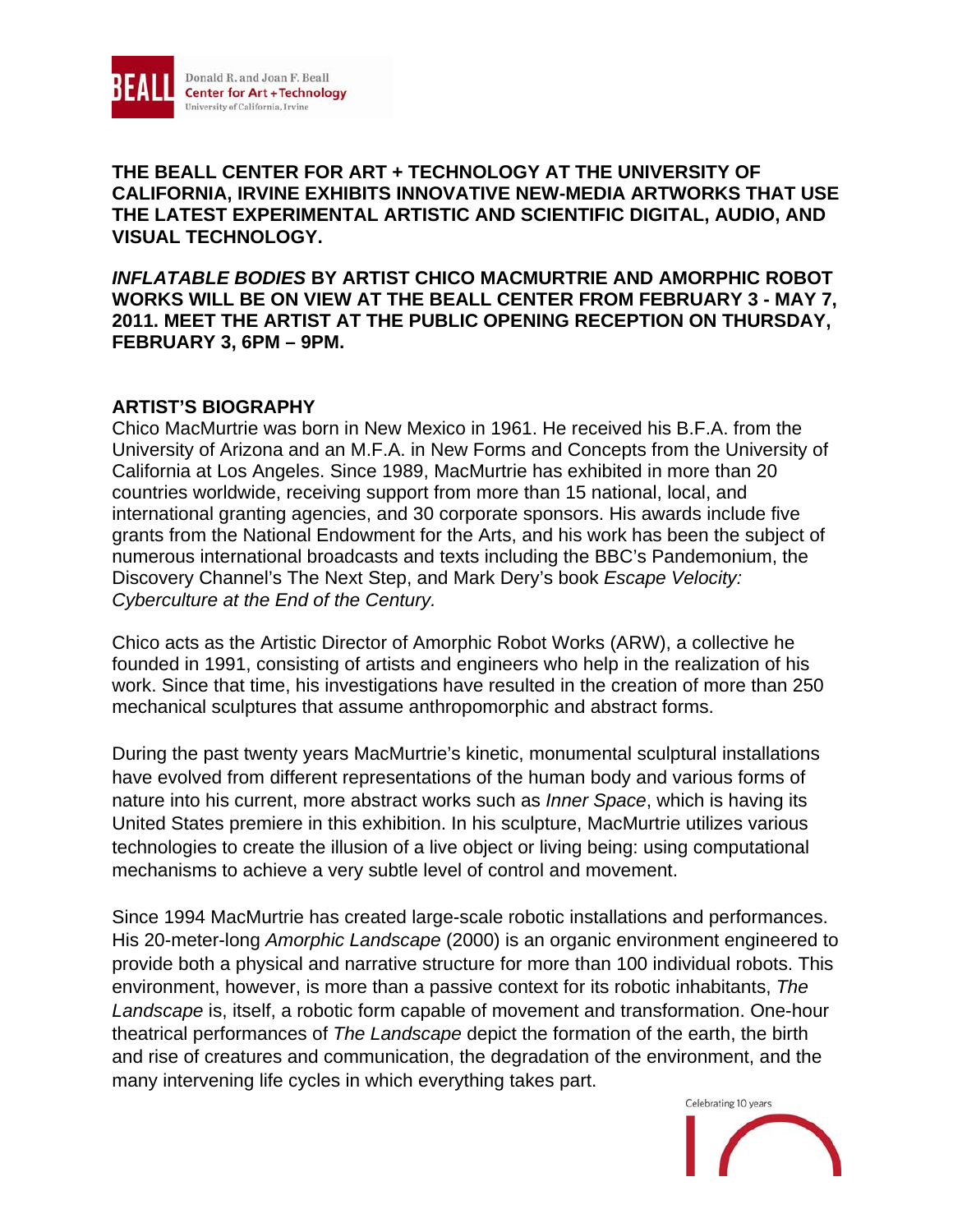

After completing this 15-year body of work, MacMurtrie then progressed to *Skeletal Reflections* (2000): a closed loop, servo-controlled humanoid robotic form that is capable of performing moments in Art History, triggered by the viewer's gestures.

In 2007 Amorphic Robot Works had the opportunity to use its accumulated experience to create the *Totemobile*. ARW hand-formed an aluminum 1963 Citroën DS that transforms as it stretches 60-feet into the air. The initial form of the robotic sculpture belies the existence of nearly 24 interdependent machines of varying aesthetic and functional purpose. As the sculpture opens and rises, these metal and inflatable machines give voice to varying modes of mobile abstraction that develop throughout the growth and final "blooming" of the monumental totem.

In 2006 MacMurtrie started a new body of inflatable work in response to the logistic, artistic, and psychological limitations inherent in the use of heavy, rigid materials in interactive sculpture. In place of the cumbersome metal found in standard robotics, the *Inflatable Bodies* instead arise from high-tensile, inflatable, fabric "skeletons" which are shapeless until inflated with air.

Using this new technology, ARW has created sculptural forms such as trees, birds, and abstract shapes inspired by biological forms. MacMurtrie's sculptures expand, contract and oscillate through various configurations, creating the illusion of living objects.

*Inner Space* and *Biomorphic Wall* evoke the magnification of a microscopic living form, parts of our own bodies, or the reflection of the forms we have built around it, and gives us the opportunity to witness our direct influence upon such forms. When the work is at rest and deflated, it remains folded back on itself. As it inflates and extends in response to audience provocation, the articulated forms take various shapes. The percussive sounds of the clicking valves, the air flow and the tightening of the sculptural skin surrounding you generates part of your experience – ultimately the work displays a composition determined through its interaction with the viewers.

MacMurtrie states, "As part of my interest in exploring the parallels between living things, machines and architecture, *Inner Space* and *Biomorphic Wall* attempt to cross the boundaries between internal and external spaces, and between 'art' and 'audience'. By building on the visual commonalities between what we build and what we are built of, and our influence as actors on both, my works in Inflatable Architecture attempt to make us aware of the symbioses that we are embedded within."

# **ABOUT ARW**

Amorphic Robot Works is a collaborative group of artists, technicians, and programmers who create multi-faceted machine-sculptures that interact in their uniquely designed environments. The work involves a kinesthetic inquiry into the human condition, which

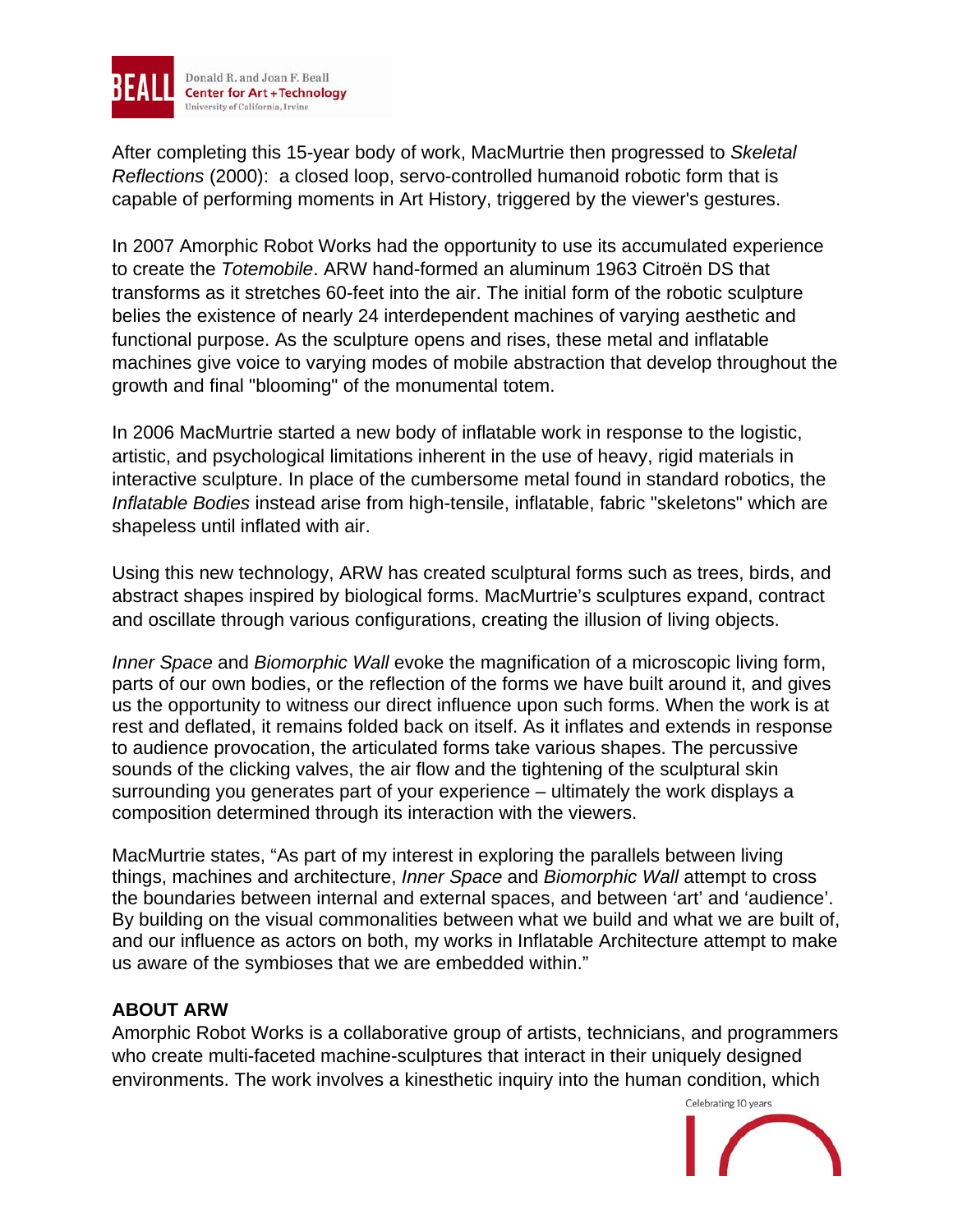

has resulted in the creation of more than 250 mechanical sculptures that assume anthropomorphic and abstract forms. Collaborators include Brian Kane whose work on this exhibition marks 20-years of collaboration with ARW; Tymm Twillman who has been developing the sensing and Aurduino based code over the last two years; and Frank Hausman who continues his 20 years of contribution on electronics and Show control.

In the last ten years, ARW has expanded in many new and exciting directions, growing to encompass tours abroad, commissioned works, and robot-building workshops for children, while still emphasizing gallery exhibitions and the development of new pieces. Chico and all Amorphic Robot Works endeavors are currently based in his studio in Red Hook, Brooklyn. Chico MacMurtire is represented by Artistic Agent, Luise Kaunhert.

## **LIST OF WORKS**

#### *Birds* (2008)

*Birds* was the first multi-sculpture installation using Amorphic Robot Works' (ARW's) new *Inflatable Bodies* technology. The work consists of ten large, white fabric shapes that recall the simplest line drawing of a bird, hanging limp and lifeless from the ceiling at eye level.

As viewers enter the room, the tapered, joined cone-shapes gradually inflate with air, lengthen and take form, eventually reaching out with a graceful wingspan, robust with life. The *Birds* then begin their stationary journey with a slow, elegant flapping motion, all ten in a randomly generated sequence. The pneumatic mechanism that animates the work creates a constant, rhythmic breathing sound.

Moving through the installation allows you to find various compositions reminiscent of natural formations: compositions that change over the life cycle of the work. As in other natural organizations, however, the viewers' presence affects the work's life cycle, putting pressure on the system that may prematurely end the lives of the creatures on exhibition.

The exhibit gives responsibility to each person entering. As more humans enter the space, the *Birds* begin to accumulate air, filling their bodies as if human presence gives them life. The open, physically accessible nature of the installation gives the impression that visitors are free to roam within the *Birds*' space, but if the viewers encroach upon their space excessively, a death cycle is triggered. Once one *Bird* is infected, it begins to corrupt the others' behaviors, and soon all the *Birds* have prematurely ended their life cycles. If, however, the audience manages to respect the *Birds*' personal space, they will have an opportunity to witness the complete performance.

The shape of the installation as a whole can be varied in response to the venue, or the semantic or visual intent of the artist for a given show. The first installation of *Sixteen* 

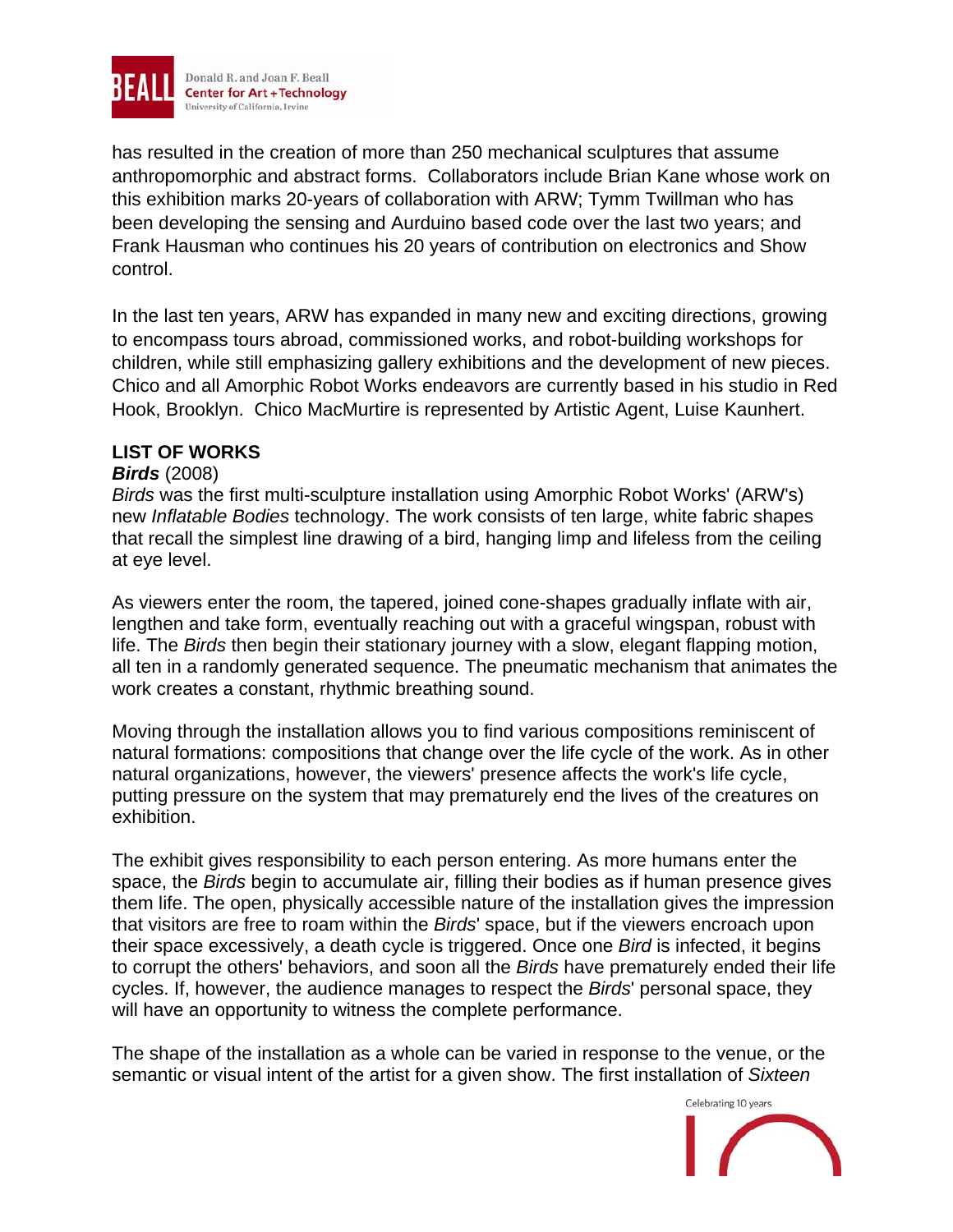

*Birds*, for example, was patterned after the view of Adelaide, Australia from the air. The River Murray, renowned for its beautiful, curving shapes, is a river that is now dying because of the over-development surrounding it. In the Adelaide installation, the robotic *Birds* are suspended from their control system in a contour that traced the shape drawn by the River Murray upon the earth, allowing the river to serve as metaphor for the foundation of the *Birds*' lives.

#### *Inner Space* (2010)

*Inner* Space, the third work from the Inflatable Architectural Body series, attempts to fully involve the audience in the inner workings of the inflatable machine environment. This work creates individual experiences of time and space, from the inside and the outside. Once the machine has invited you in and you accept by entering, you become a sculptural element to the audience outside as you are immersed in the inner space.

The inflatable robotic structure of *Inner Space* is meant to be installed in a physically accessible location. When the work is at rest and deflated, it remains folded back on itself. As it inflates and extends in response to audience provocation, the articulated form takes various shapes, much like a live system. The percussive sounds of the clicking valves, the air flow and crinkling sound of the extreme tightening of the skin of the tubes surrounding you, generates part of your experience, ultimately displaying a composition determined through its interaction with the viewers. *Inner Space* evokes the magnification of a microscopic living form, parts of our own bodies or the reflection of the forms we have built around it and gives us the opportunity to witness our direct influence upon such forms.

*Inner Space* was developed in a 10-day workshop in Skopje, Macedonia with 12 local participants. The work was directed by Chico MacMurtrie, with the support of CEC Artslink; Faculty of Fine Arts, University of Ss, Ciril and Methodius in Skopje; and the Visual Cultural Center, Euro-Balkan Institute. A subsequent exhibition at the National Gallery of Macedonia was curated by Melentie Pandilovski with support from the Museum of Contemporary Art of Skopje.

#### *BioMorphic Wall* (2010)

A new work of ARW's & MacMurtrie's Inflatable Architectural Body series premiering at the Beall Center for Art + Technology in the exhibition *Inflatable Bodies*.

## **ADDITIONAL INFORMATION, IMAGES, AND RESOURCES**

www.beallcenter.uci.edu http://amorphicrobotworks.org/works/index.htm Artistic Agent Luise Kaunert: luisekaunert@gmail.com

*Tours by Beall Interns are available free of charge during business hours Private group tours available by appointment: contact the Beall Center at (949)824-6206.*